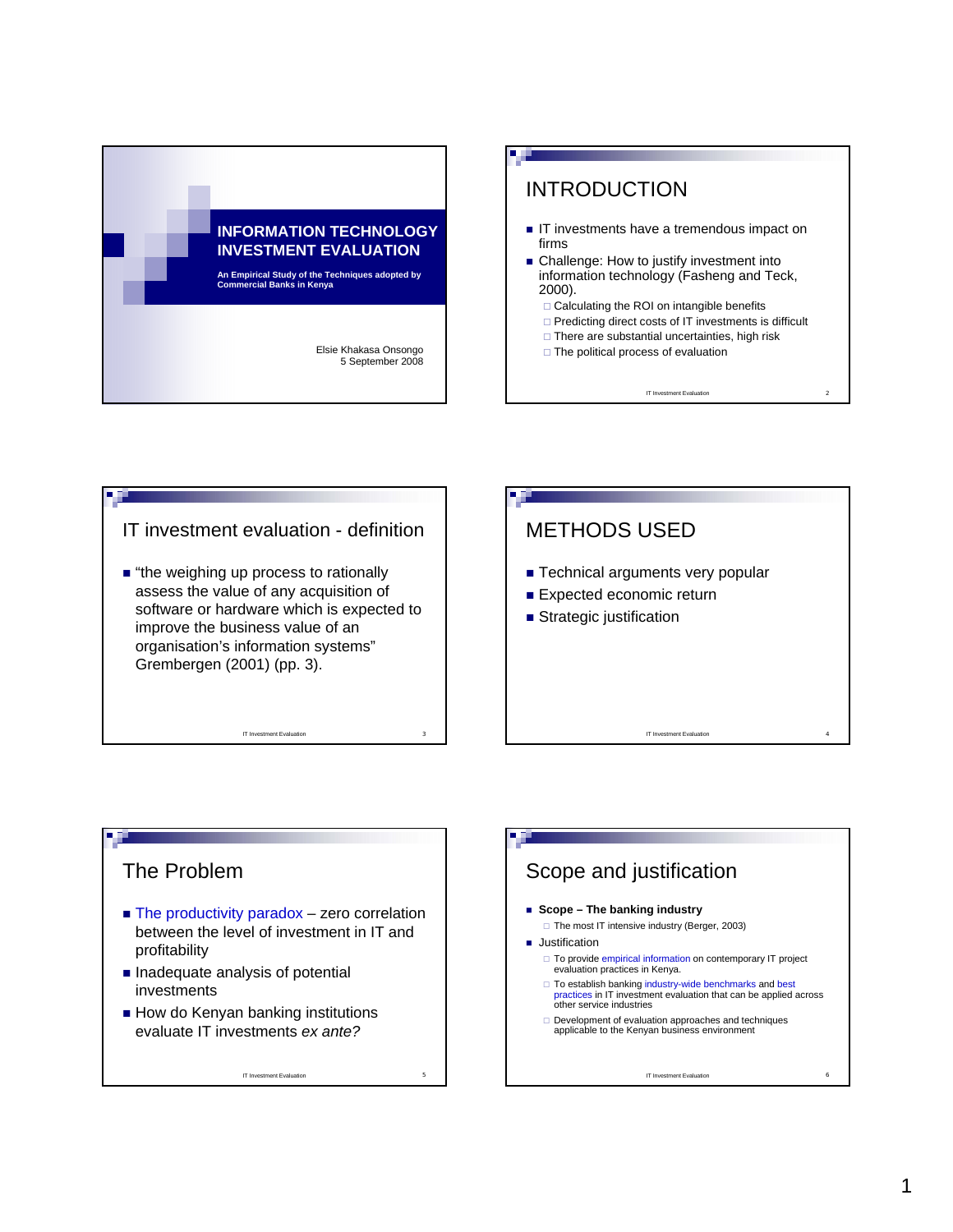









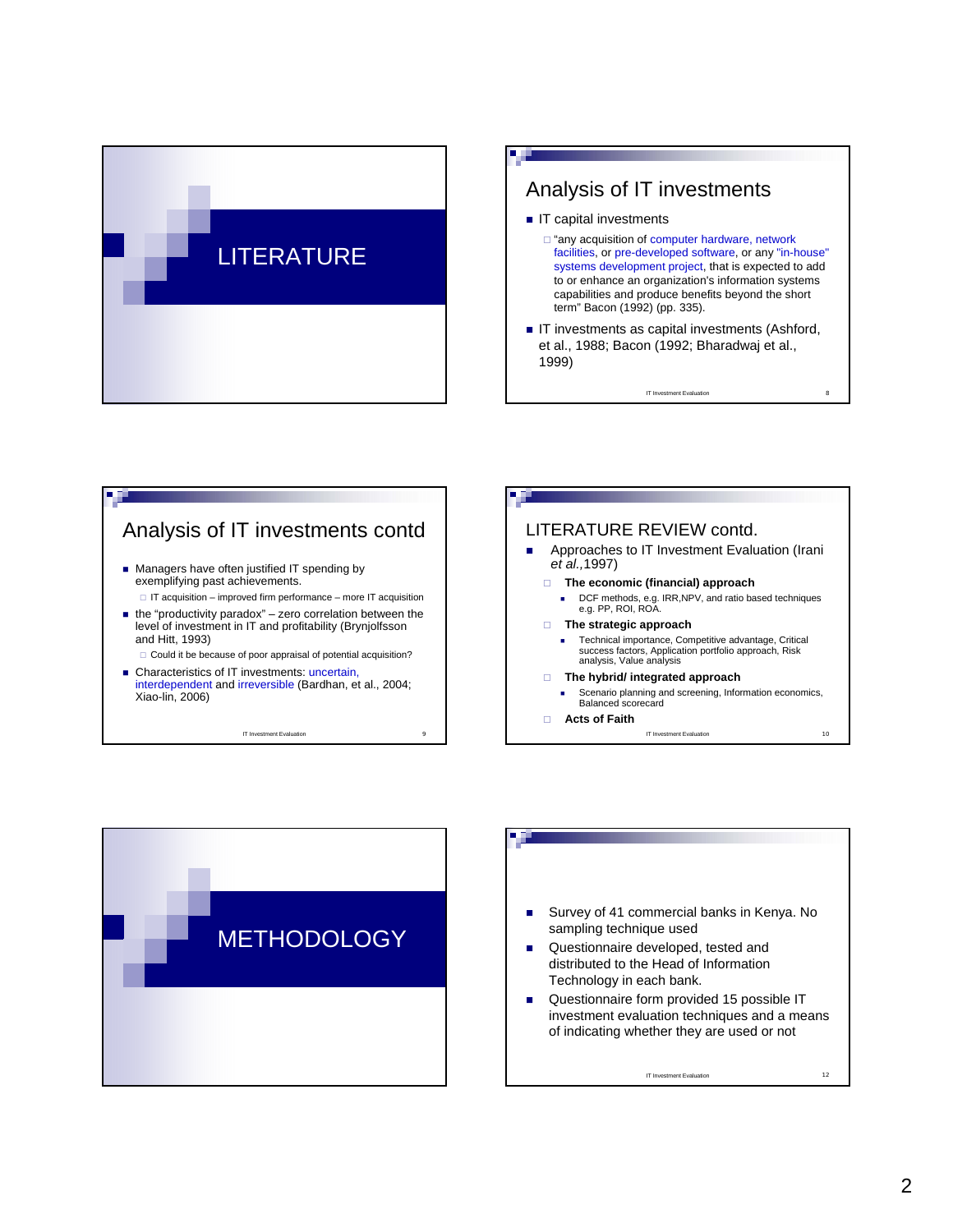| Response<br>Response rate (so far): $25/41$ , i.e. $61\%$ |                                      |            |    |  |  |
|-----------------------------------------------------------|--------------------------------------|------------|----|--|--|
| <b>Size</b>                                               | <b>Total Assets</b><br>(in millions) | Percentage |    |  |  |
| Large                                                     | 30,001 and above                     | 32%        |    |  |  |
| Medium                                                    | $6,001 - 30,000$                     | 32%        |    |  |  |
| Small                                                     | 6,000 and below                      | 36%        |    |  |  |
|                                                           | <b>TOTAL</b>                         | 100%       |    |  |  |
|                                                           | <b>IT Investment Evaluation</b>      |            | 13 |  |  |





| ■ 56% of banks surveyed have had at least<br>two (2) IT project failures (failure to meet<br>initially set out objectives, stay on budget,<br>implemented within time) |    |
|------------------------------------------------------------------------------------------------------------------------------------------------------------------------|----|
| • The highest project failures occurred<br>among small banks (41%) and least<br>among large banks (25%).                                                               |    |
| <b>IT Investment Evaluation</b>                                                                                                                                        | 16 |

| <b>Classification</b>                  | <b>Appraisal technique</b>                          |
|----------------------------------------|-----------------------------------------------------|
| <b>GUT FEELING (Act of Faith)</b>      |                                                     |
| <b>ECONOMIC</b>                        | 1. Payback period                                   |
| <b>APPROACHES</b>                      | 2. Return on Investment (ROI)                       |
| (ratio based)                          | 3. Cost Benefit Analysis (CBA)                      |
|                                        | 4. Net Present Value (NPV)                          |
| (discounting techniques)               | 5. Internal rate of Return (IRR)                    |
|                                        | 6. Technical importance (operational functionality) |
|                                        | 7. Competitive advantage                            |
| <b>STRATEGIC</b>                       | 8. Critical success factors                         |
| <b>APPROACHES</b>                      | 9. SWOT analysis                                    |
|                                        | 10. Application portfolio approach                  |
|                                        | 11. Risk analysis                                   |
|                                        | 12. Value analysis                                  |
| <b>INTEGRATED</b><br><b>APPROACHES</b> | 13. Scenario planning and screening                 |
|                                        | 14. Information economics                           |
|                                        | 15. Balanced scorecard                              |

| <b>Survey Results</b>                                              |                                         |
|--------------------------------------------------------------------|-----------------------------------------|
| ■ Usage of given IT Investment Evaluation<br>Approach (popularity) |                                         |
|                                                                    |                                         |
| <b>Classification</b>                                              | % of institutions<br>using the approach |
| <b>Economic Approaches</b>                                         | 30%                                     |
| <b>Strategic Approaches</b>                                        | 49%                                     |
| <b>Integrated Approaches</b>                                       | 18%                                     |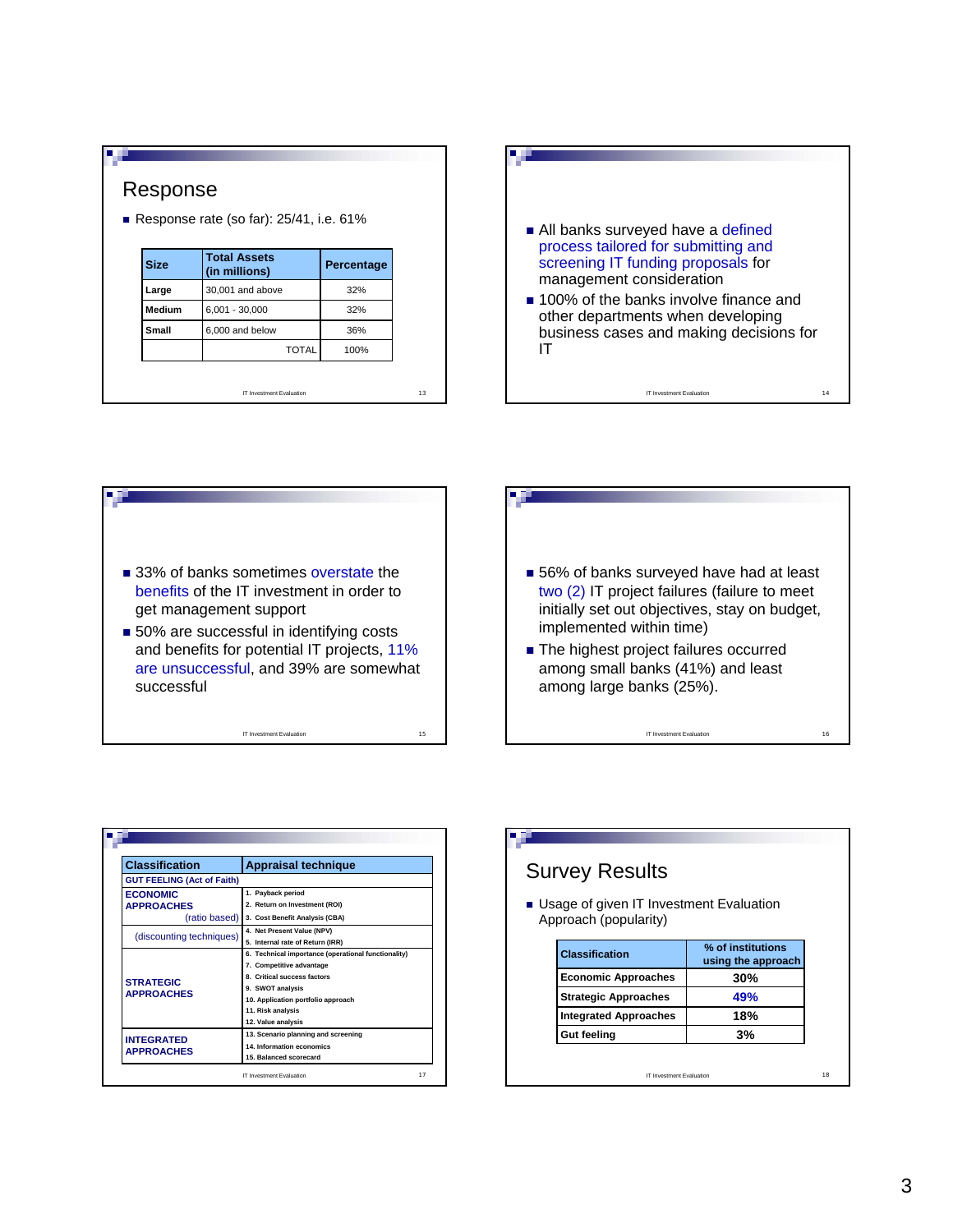

## Financial Approaches

| <b>Classification</b> | Appraisal technique                              | % of banks<br>using it |
|-----------------------|--------------------------------------------------|------------------------|
|                       | (ratio based) Cost Benefit Analysis (CBA)        | 92                     |
|                       | Payback period                                   | 64                     |
|                       | Return on Investment (ROI)                       | 64                     |
|                       | (discounting techniques) Net Present Value (NPV) | 8                      |
|                       | Internal rate of Return (IRR)                    |                        |
|                       |                                                  |                        |
|                       | <b>IT Investment Evaluation</b>                  | 20                     |



IT Investment Evaluation 21

IT Investment Evaluation 22 Small banks focus more on financial approaches than on strategic or integrated approaches

| <b>Strategic Approaches</b>     |                        |
|---------------------------------|------------------------|
| <b>Appraisal technique</b>      | % of banks<br>using it |
| <b>Technical importance</b>     | 92                     |
| <b>Risk analysis</b>            | 76                     |
| Competitive advantage           | 60                     |
| <b>Critical success factors</b> | 56                     |
| <b>SWOT analysis</b>            | 44                     |
| Value analysis                  | 28                     |
| Application portfolio approach  | 32                     |

## Observations on Strategic Approaches

- **Most used: Technical capabilities and Risk** Analysis
- **Least used: value analysis and application** portfolio
- Strategic approaches are being used by a higher percentage of medium-sized (40%) banks, as compared to large (30%) and small (28%) banks.

IT Investment Evaluation 24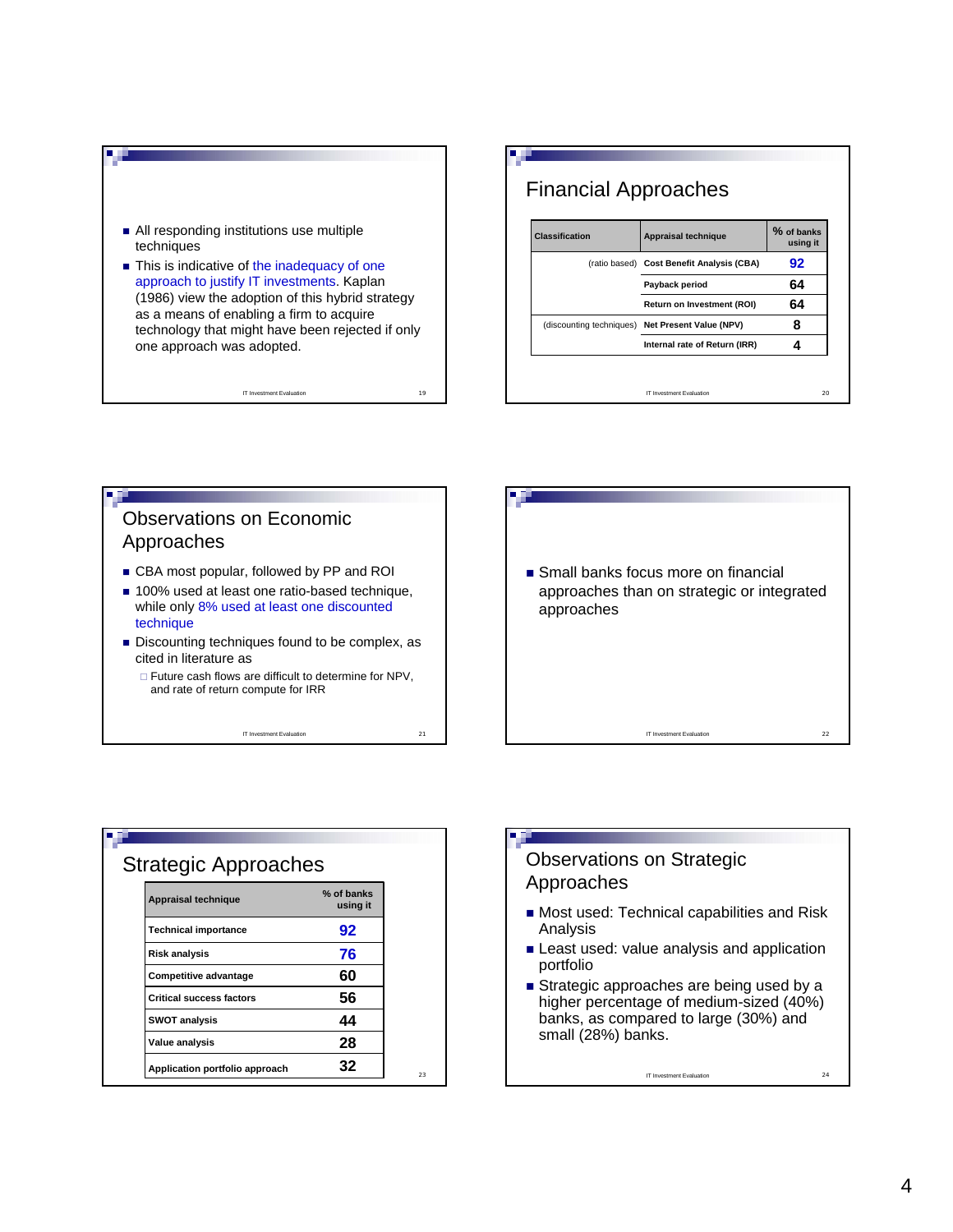

IT Investment Evaluation 25



**% of banks**